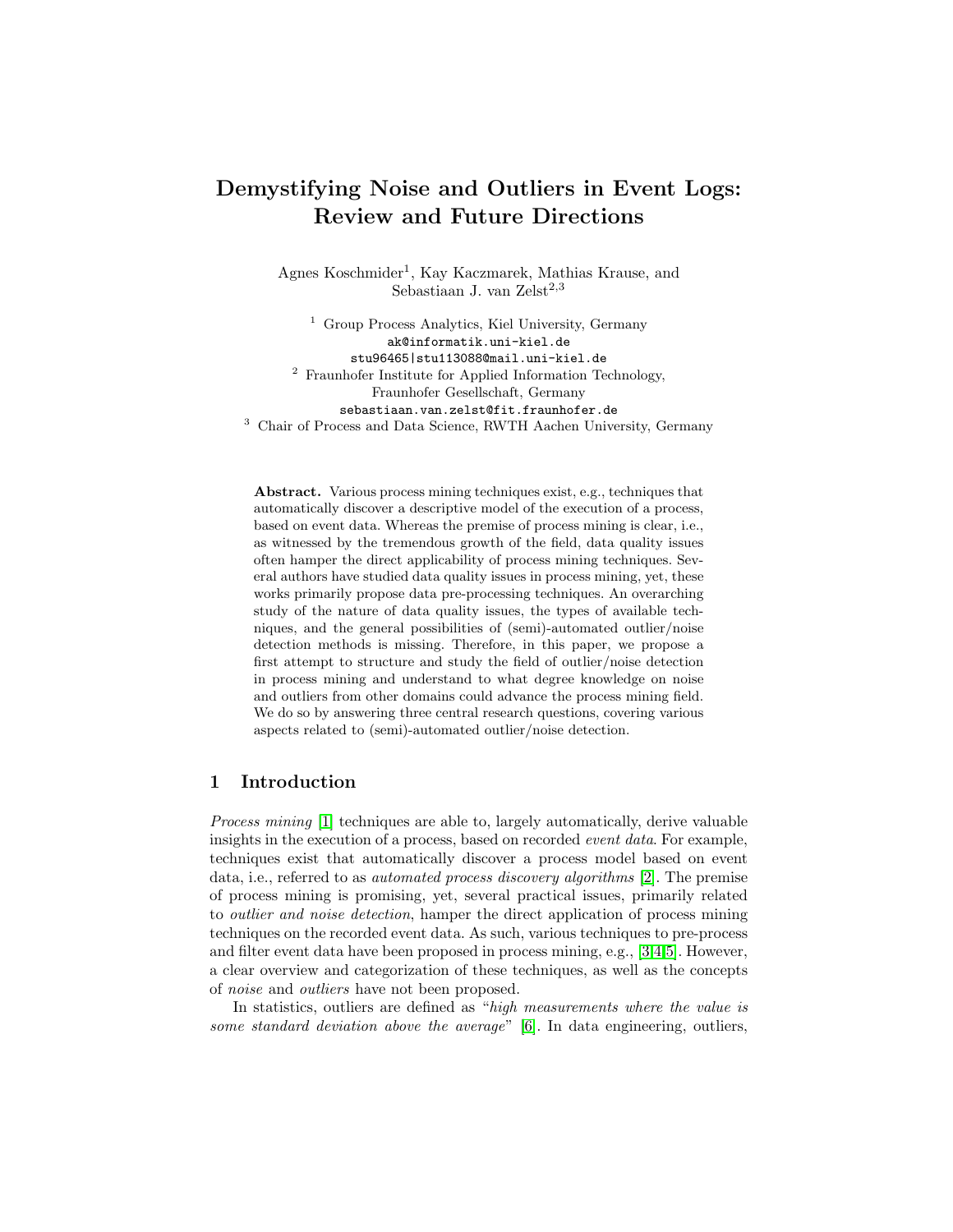commonly referred to as "anomalies", refer to "something that is out of range". This can, on the one hand, point to insignificant data or, on the other hand, to interesting and useful information about the underlying system [\[7\]](#page-9-6). Hence, distinguishing the essence of outliers in terms of undesired or unwanted behavior versus surprisingly correct and informative data is of particular interest for the quality of process discovery. However, studies on the interrelation between outliers and noise have received little interest. We consider outliers in event logs as divergent data that is out of range of behavior that we expect, while noise is "semantic", i.e., it refers to, e.g., erroneous data recordings. Both outlier and noise detection are essential for process discovery since they might negatively influence the usefulness of the discovered process model [\[8\]](#page-9-7). For example, incorrect logging of event positions causes problems for process discovery algorithms to discover the correct control flow (i.e., relationships between events may be inferred that do not exist in reality). Consequently, a clear understanding of noise and outliers bridges the gap between detecting errors in event data recordings versus unexpected or even unwanted, yet, correclty logged behavior.

While several approaches exist to handle outliers in event logs and to filter noise within the process discovery algorithms [\[4,](#page-9-3)[9,](#page-9-8)[10\]](#page-9-9), we aim to understand to which degree the potential of outlier and noise detection techniques from other fields have been exploited for process mining. To provide an answer, we formulate the following three research questions: RQ1: What types of outlier and noise exist for event logs? RQ2: How are outliers and noise detected in event logs? RQ3: What are potential research directions for future research in outlier and noise detection techniques in process mining? Equipped with such knowledge, we aim to define an outlier and noise detection model that quantifies outliers and noise in event logs.

Against this background, this paper is structured as follows. [Section 2](#page-1-0) classifies outlier, noise, and "normal" behavior in an event log aiming to answer RQ 1. Relying on this classification, a literature search has been conducted with the purpose of addressing RQ 2. The results are summarized in [Section 3.](#page-4-0) To further understand the capacities of noise and outlier techniques for event logs, corresponding tools were analyzed. Based on the literature search results and the tool analysis, potential research directions are formulated and summarized in [Section 5](#page-7-0) referring to RQ 3. The paper ends with a conclusion.

## <span id="page-1-0"></span>2 Noise vs. Outliers

Techniques for outlier detection have been suggested to a large extent for data analysis in general [\[7\]](#page-9-6), whereas a clear conceptualization of outlier and noise detection for event logs is lacking. Instead, noise and outliers are often used synonymously. [Fig. 1](#page-2-0) illustrates how outliers and noise in an event log can be considered and differentiated from normal behavior. An outlier in event data, is a behavior that is out of range of the behavior that we expect. It is something that differs considerably from all or most other behavior. According to [Fig. 1](#page-2-0) these are points laying outside the thin, dotted rectangle. Noise is any undesirable or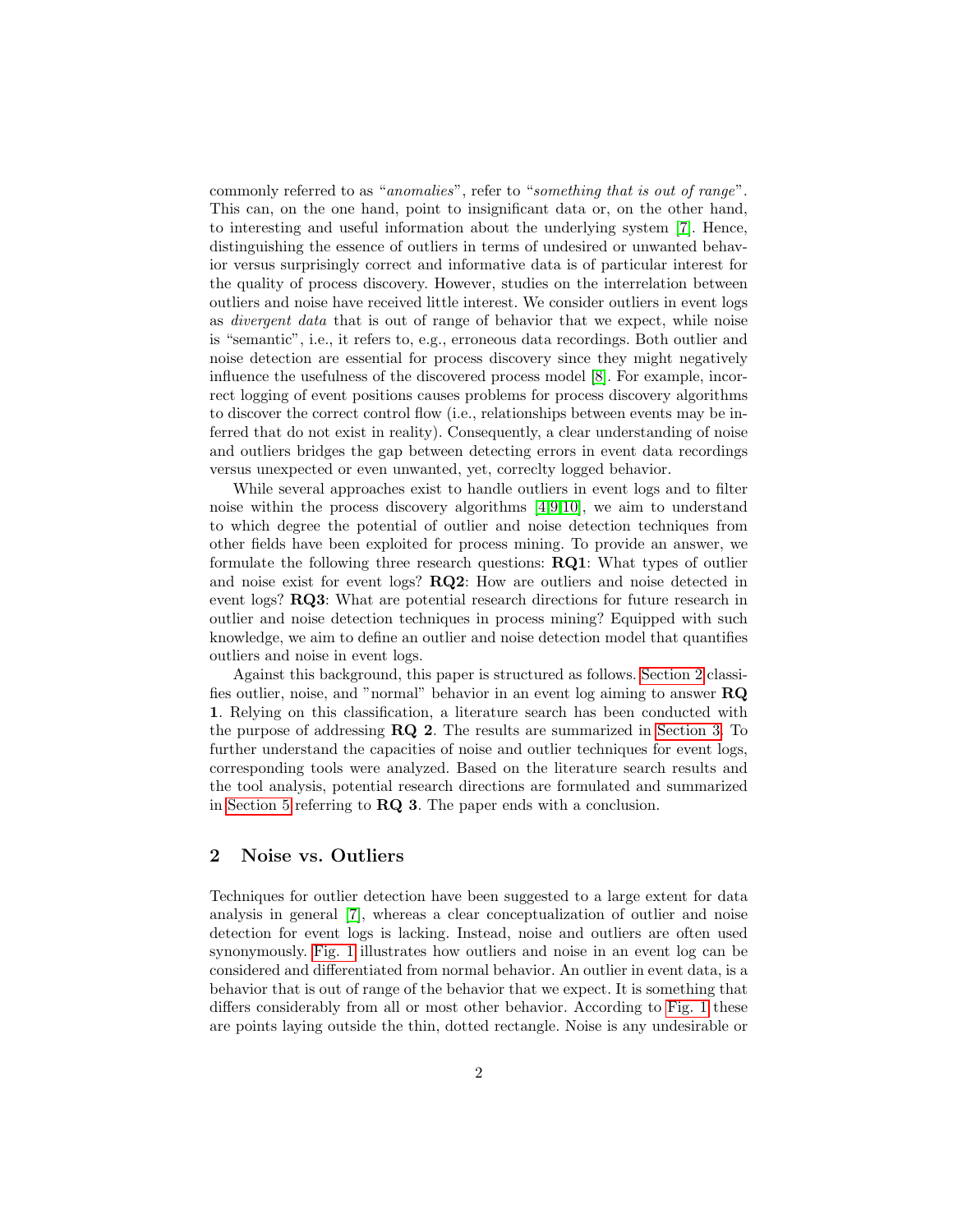<span id="page-2-0"></span>

Fig. 1: Difference between outliers, noise and normal behavior in an event log.

unwanted value of a case or event attribute. Behavior without any outlier or noise is considered "normative behavior" and is represented as a black dot in [Fig. 1.](#page-2-0)

To understand outliers in event logs, we use an existing classification from the literature [\[11\]](#page-10-0) and map it for our purpose on outliers in event logs:

- $P$  *Point as outlier*: this is the simplest type of ouliers and plenty of literature exist how to detect them, for an overview we refer to [\[12\]](#page-10-1). In the context of an event log *point as outlier* would be a trace with activities significantly deviating from the rest. E.g., in a log  $L = \{ \langle A, B, C, E, F \rangle^{50}, \langle A, B, C, D, E, F \rangle^{100},$  $\{A, A, A, B, C, E, F\}^2$  the third trace is the only trace with three As and points to an outlier. Note that although this trace is classified having an outlier, this outlier might point to interesting observations.
- Context as outlier: this category of outliers, also referred to as conditional anomalies, requires a notion of context. A contextual outlier is given if an observation is uncommon in a certain context but not unexpected in another context. A contextual outlier is a trace that significantly depends on a context dimension. To structure context dimensions for our purpose, we apply context dimensions as they have being defined for conceptual models [\[13\]](#page-10-2), which are: personal  $&$  social, task, environmental and spatial-temporal. For instance, the process for oncology in the daytime consists of 14 activities while the process for intensive care in the night has 8 activities with two loops. In this example time is a contextual factor (it refers to the spatialtemporal dimension) and thus traces with 8 activities are annotated with spatial-temporal attribute.
- Subsequence as outlier : in the context of an event log a subsequence outlier means that a subset of the trace deviates significantly from the rest, even if the individual activities in the subset may not be outliers. For example in a log  $L = \{ \langle A, B, C, E, F, G \rangle^{30}, \langle A, B, C, D, E, F, G \rangle^{25}, \langle A, B, C \rangle^{2} \}$  the last trace is an outlier since there are only a few traces of it although the behavior A, B, C is a regular behavior.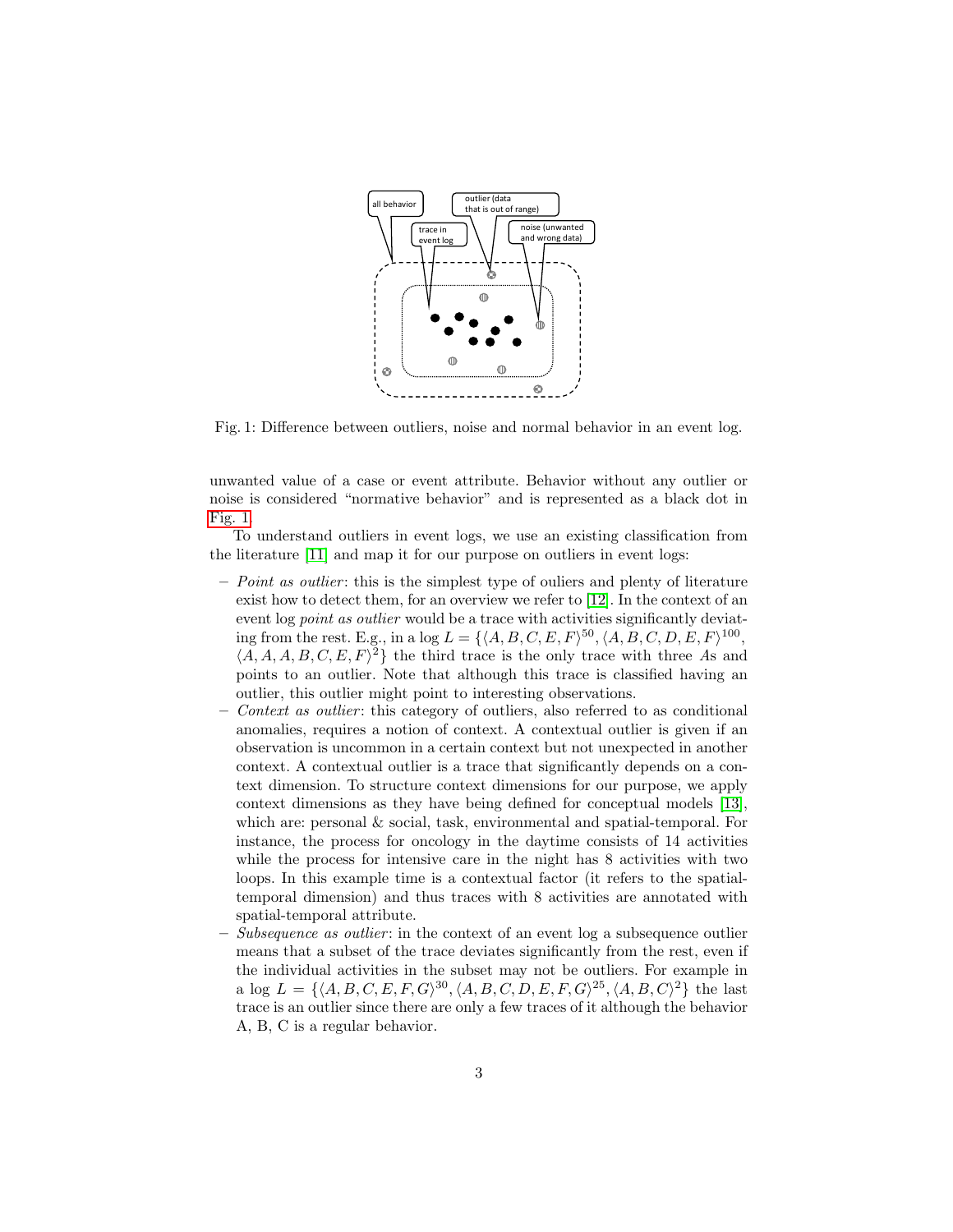<span id="page-3-0"></span>Table 1: An example event log, adapted from [\[22\]](#page-10-3), with attribute noise (highlighted in red) due to identical timestamps and missing values that were not recorded for resources.

|       | Case id Timestamp              | Activity                                  |   | $Resource$ Transactional $Cost \cdots$ |     |   |
|-------|--------------------------------|-------------------------------------------|---|----------------------------------------|-----|---|
| 12373 | 30-7-2019 11.12                | register request Bas                      |   | complete                               | 50  | . |
| 12374 | 30-7-2019 11.32                | register request $\overline{\phantom{a}}$ |   | start                                  | 50  | . |
| 12374 | 30-7-2019 11.44                | register request Agnes                    |   | complete                               | 50  | . |
| 12373 | $30-7-2019$ 11.44 check ticket |                                           | ÷ | start                                  | 100 | . |
| ٠     | ٠<br>٠                         |                                           |   | $\cdot$                                |     |   |
|       |                                |                                           |   | ٠                                      |     | . |

Common techniques to detect outliers are density-based or distance-based clustering [\[14\]](#page-10-4). These algorithms build a model (e.g. a statistical, probabilistic model) describing the normal behavior, and consider as outliers all data points which deviate from this model [\[14\]](#page-10-4). In the context of event logs also sequencebased anomaly detection, contiguous subsequence-based anomaly detection and pattern frequency-based anomaly detection are common techniques, since they consider particular aspects of event logs for outlier detection [\[15\]](#page-10-5).

To understand and classify noise, we browsed the literature on data quality for databases and machine learning [\[16,](#page-10-6)[17,](#page-10-7)[18,](#page-10-8)[19\]](#page-10-9) and event log imperfection patterns [\[20\]](#page-10-10). Accordingly, we adopt the classification of attribute and class noise and map it for our purpose:

- $-$  Attribute noise: Arises when an imprecision, incompletion or an error is introduced to one or more attributes. Attribute noise can be totally unpredictable i.e., random, or simply a low variation with respect to the correct value [\[16\]](#page-10-6). In the literature the following types of attribute noise are distinguished [\[16\]](#page-10-6): (1) erroneous attribute values, (2) missing or don't know attribute values and (3) incomplete attributes or don't care values [\[16\]](#page-10-6). An event log might contain erroneous attribute values due to a logging error that recorded identical timestamp for different events (see [Table 1\)](#page-3-0). Missing attribute values might arise due to e.g., faults in sensor devices and they are shown by a missing entry in an event log. Incomplete attributes might occur due to irregularities in sampling like that the data may not be available or it was not considered important.
- $-$  Class noise: this category refers to the semantics of attributes (i.e., mislabeled or contradictory activity labels). The event log imperfection patterns [\[21\]](#page-10-11) describe examples for class noise like the patterns Synonymous Labels and Homonymous Label.

Figure [2](#page-4-1) shows in which steps attribute and class noise can be found in the process from raw (sensor) event data to the discovered process model and also where outliers affect this process. This figure might lay the foundation to conceptualize a holistic detection technique for outliers and noise. Although attribute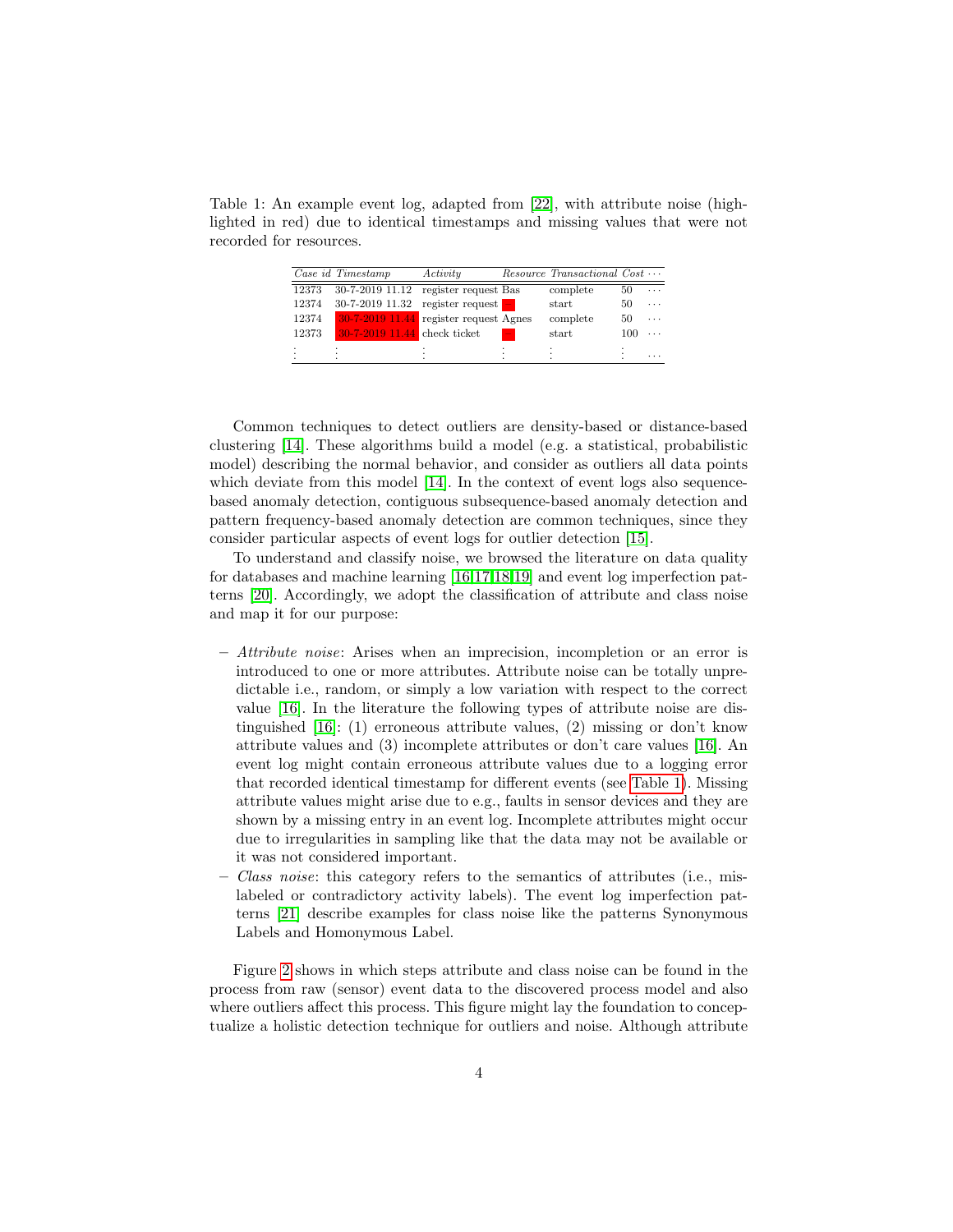<span id="page-4-1"></span>

Fig. 2: Classification of outliers and noise and its relevance for the steps from raw data to the discovered process model.

and class noise can already be found in the raw (sensor) event data, the classification if this noise is completely random or not is determined at event log level. Class noise is also detected when abstracting or aggregating events to activities since the semantics of attributes is disambiguated at this stage. Outliers are detected either at the aggregation level or during process discovery.

To understand how outliers and noise have been addressed for process mining, a literature search was conduced. The results are summarizes in the next section.

# <span id="page-4-0"></span>3 Literature Search

This section describes how the literature search was conducted. We searched the ACM, IEEE and Springer research databases. We also used Google Scholar to find appropriate literature by browsing the citations of related publications already found in the scientific databases. Second, we conducted a backward search to find more appropriate publications cited in papers of the first search round. To find synonyms for the term *outlier* we checked all related papers found by Springer having this term in the title. The result list was cross-checked with related papers on event log quality [\[20,](#page-10-10)[23\]](#page-10-12) and one highly cited paper on outlier detection for process discovery [\[3\]](#page-9-2). We used the following query to identify appropriate publications:

```
{(''process mining'' OR ''event log'') AND
(''outlier'' OR ''anomaly'' OR ''infrequent behavior'' OR ''noise''
OR ''abnormal behavior'') AND ''process mining''}
```
Eventually, we ended up with 24 relevant publications. The 24 publications were published in the following years: 2008 (4.5%), 2015 (9.1%), 2017 (13.6%),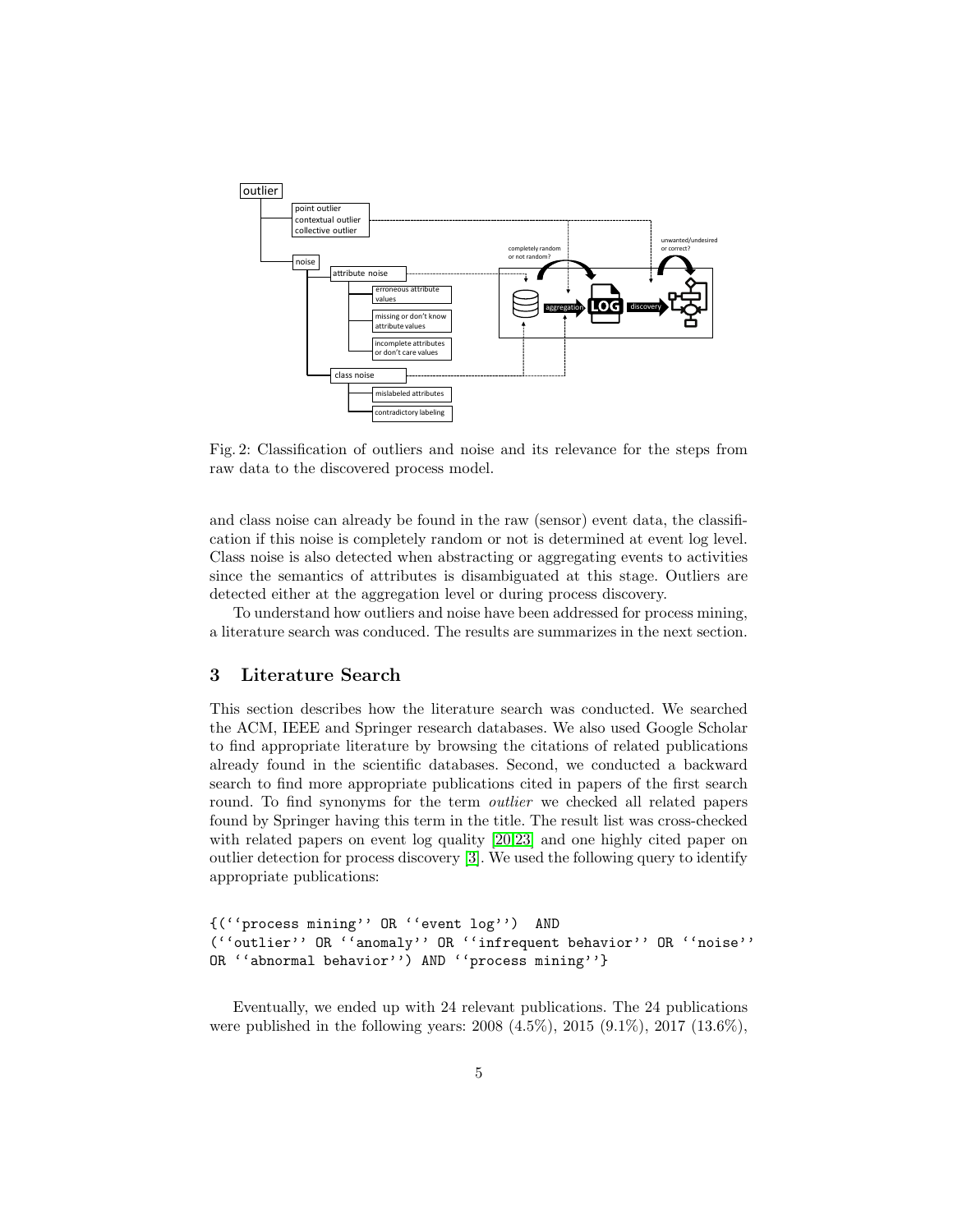<span id="page-5-0"></span>Table 2: Type of Outlier and Noise techniques suggested for event logs.

| Outlier |                        |                                                    |  |  |  |  |
|---------|------------------------|----------------------------------------------------|--|--|--|--|
|         | Point                  | chaotic activity [26]                              |  |  |  |  |
|         |                        | spurious event $[10, 4, 27]$                       |  |  |  |  |
|         |                        | personal $\&$ social (e.g. resource) [28]          |  |  |  |  |
|         | Contentinal            | task (e.g., control-flow): [5,29,9,30,31,32,33,25] |  |  |  |  |
|         |                        | environmental (e.g., training data): [34,35,36]    |  |  |  |  |
|         |                        | spatial-temporal (e.g., time): $[31]$              |  |  |  |  |
| Noise   |                        |                                                    |  |  |  |  |
|         |                        | erroneous attribute values: $[37,25,38,24]$        |  |  |  |  |
|         | <i>Attribute Noise</i> | missing attributes values [39]                     |  |  |  |  |
|         |                        | incomplete attribute values $[40,3,25]$            |  |  |  |  |
|         | Class Noise            | synonymous label $[38, 41, 42, 24]$                |  |  |  |  |
|         |                        | homonymous label [24].                             |  |  |  |  |

2018 (31.8%), 2019 (31.8%), 2020 (9.1%). These numbers indicate a recent increasing interest in the topic.

## 3.1 Literature Result: Type of Outliers and Noise

[Table 2](#page-5-0) shows the results of the literature search. Referring to RQ1 (What types of outlier and noise exist for event logs?) the following observations can be given. The main focus has been put on control-flow aspects like probability and frequency of traces. Some works exist on point as outlier detection. Only one paper has been found that detects attribute and class noise, see [\[24\]](#page-10-21) and one paper [\[25\]](#page-10-20) addressing attribute noise and context as outlier. No paper was found for subsequence as outlier.

## 3.2 Literature Result: Outlier Detection Techniques

To answer RQ2 (How are outliers and noise detected in event logs?) we analyzed the related literature with respect to the detection techniques used to identify noise and outliers. Table 3 summarizes the results. It shows that unsupervised learning is the most common technique. According to our analysis only one approach (see reference [\[25\]](#page-10-20)) discusses the characteristics of outliers (i.e., is this undesired, unwanted behavior vs. surprisingly correct and informative data).

# 4 Analysis of Tools for Noise and Outlier Filtering for Event Logs

The intention of this analysis is to identify the efficiency of available tools and to understand if noise and outliers are kept properly apart. We first narrowed our analysis on noise detection in event logs. For this purpose, we generated an event  $\log$  with 1000 traces based on the Petri net shown in Fig.  $3<sup>4</sup>$  $3<sup>4</sup>$  $3<sup>4</sup>$ . To add noise to the

<sup>4</sup>To generate the event log we used the Petri Net-based Event Log Generator [http:](http://processmining.be/loggenerator/) [//processmining.be/loggenerator/](http://processmining.be/loggenerator/)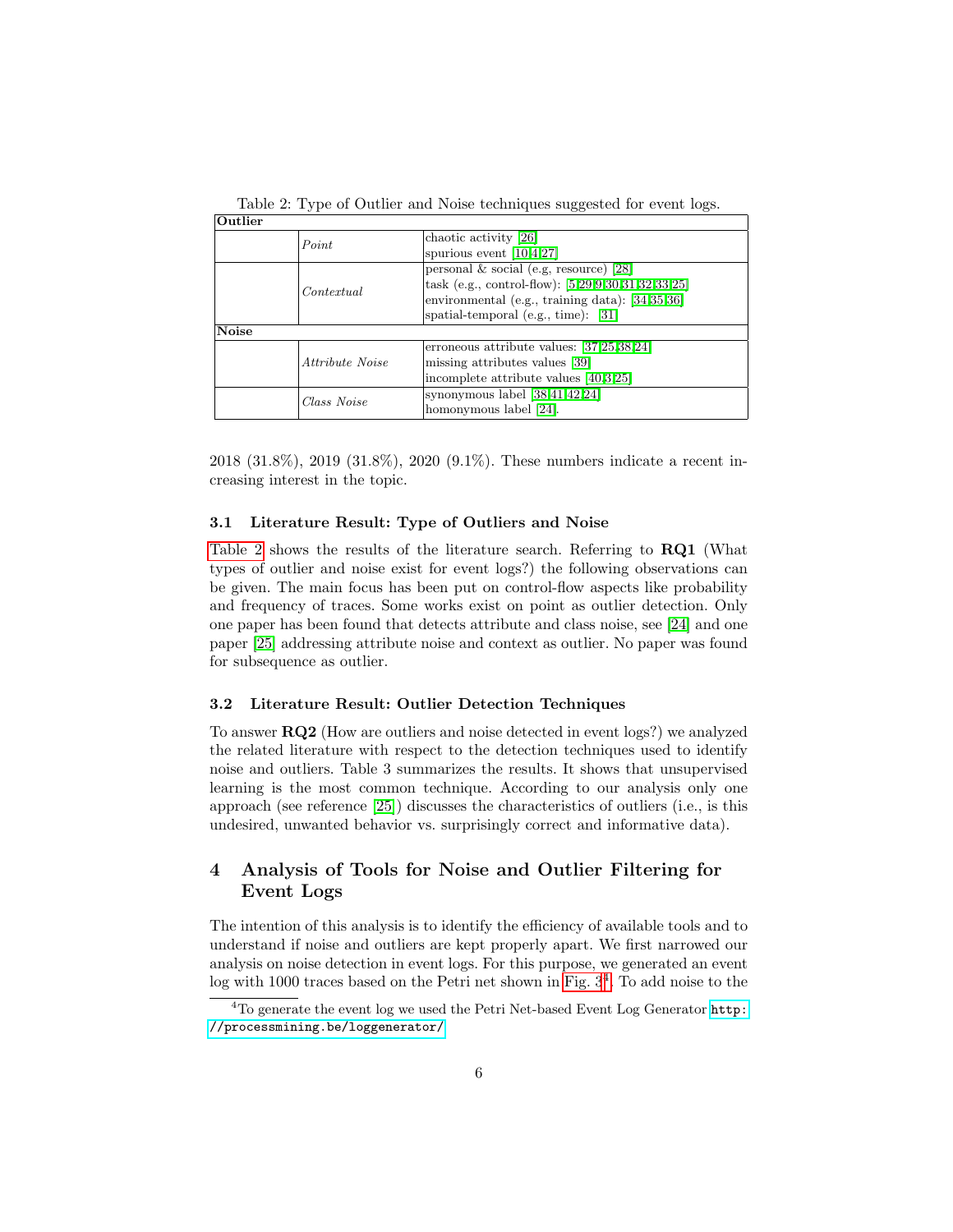|  | Table 3: Outlier detection techniques used for process mining |  |  |  |  |  |
|--|---------------------------------------------------------------|--|--|--|--|--|
|--|---------------------------------------------------------------|--|--|--|--|--|

| $\rm Article$                                | $\bf Type Year $ |      | Type of Supervision |              |                           | Technique                      |          |
|----------------------------------------------|------------------|------|---------------------|--------------|---------------------------|--------------------------------|----------|
|                                              |                  |      |                     |              | Superv. Semi-s. Unsuperv. | Method                         | Explain? |
| Ghionna et al. [34]                          | -O-              | 2008 |                     |              | $\mathbf{x}$              | <b>Distance</b>                |          |
| Wang et al. $[41]$                           | $-N-$            | 2015 |                     |              | $\mathbf{x}$              | <b>Branch</b> and <b>Bound</b> |          |
| Cheng et al. [36]                            | -O-              | 2015 | $\mathbf x$         |              |                           | Rule based                     |          |
| Nolle et al. [35]                            | -O-              | 2016 |                     |              | $\mathbf x$               | Deep Learning                  |          |
| Conforti et al. [3]                          | $-N-$            | 2017 |                     |              | $\mathbf x$               | Log Automaton                  |          |
| Chapela-Campa et al. [32]                    | $-\overline{O}$  | 2017 |                     |              | $\mathbf x$               | Pattern                        |          |
| Mannhardt et al. [33]                        | $-O-$            | 2017 |                     |              | $\mathbf x$               | Density                        |          |
| Fani Sani et al. [5]                         | $-O-$            | 2018 |                     |              | $\mathbf x$               | Rule based                     |          |
| Fani Sani et al.<br>$\sqrt{29}$<br>(b)       | $-O-$            | 2018 |                     |              | $\mathbf x$               | Covering Probability           |          |
| Fani Sani et al.<br>$\lceil 9 \rceil$<br>(c) | $-O-$            | 2018 |                     |              | $\mathbf x$               | Density                        |          |
| van Zelst et al. [10]                        | -O-              | 2018 |                     |              | $\mathbf x$               | Probabilistic Automata         |          |
| Conforti et al. [37]                         | $-N-$            | 2018 |                     |              | $\mathbf x$               | Automata                       |          |
| Nolle et al. [31]                            | -O-              | 2018 |                     | $\mathbf{x}$ |                           | Deep Learning                  |          |
| Tax et al. $[26]$                            | -O-              | 2019 |                     |              | $\mathbf x$               | Entropy, Statistical           |          |
| Böhmer et al. [28]                           | -0-              | 2019 |                     |              | $\mathbf x$               | Rule based                     |          |
| Sun et al. [27]                              | $-O-$            | 2019 |                     |              | $\mathbf x$               | Density                        |          |
| Sadeghianasl et al. [38]                     | -N-              | 2019 |                     | $\mathbf x$  |                           | Density                        |          |
| Chapela-Campa et al. [30]                    | $-O-$            | 2019 |                     |              | $\mathbf x$               | Pattern, Abstraction           |          |
| Nguyen et al. [39]                           | -N-              | 2019 |                     |              | $\mathbf x$               | Machine Learning               |          |
| Niels et al. [25]                            | -O-N-            | 2019 |                     |              | $\mathbf x$               | Heuristics                     | x        |
| Sadeghianasl et al. [42]                     | $-N-$            | 2019 |                     |              | $\mathbf x$               | MST clustering                 |          |
| Sarno et al. [40]                            | -N-              | 2020 |                     |              | $\mathbf x$               | Rule based                     |          |
| van Zelst et al. [4]                         | $-O-$            | 2020 |                     |              | $\mathbf x$               | Probabilistic Automata         |          |

event log, we use the ProM<sup>[5](#page-0-0)</sup> plugin "Add Noise to log filter" with a noise threshold of 20%. A manual inspection, however, shows that the changed event log has only 135 out of 1000 noise-free traces  $(=13,5\%)$ . Due to this inappropriate result, we decided to manually add (attribute) noise<sup>[6](#page-0-0)</sup>. Based on the Petri net shown in [Fig. 3](#page-7-1) we generated a log with  $L = \{ \langle A, D, H, K \rangle^{68}, \langle A, C, N, H, K \rangle^{22}, \langle A, C, G, L,$  $(M, J)^{12}, \langle A, C, G, M, L, J \rangle^3, \langle A, B, F, I \rangle^{25}, \langle A, B, F, E, F, I \rangle^4, \langle A, B, F, E, F, E, F, I \rangle^1$ . To understand whether available tools also detect outliers and not only noise, we inserted varying trace frequency and control-flow errors into the event log. Additionally, we assign resources to activities, which is relevant when analyzing noise like missing attribute values or incomplete assignment of resources. For this purpose, we assign ResGr1 to activity A, ResGr2 to activities B,E,F,I, ResGr3 to activities C, G, L, M, J and ResGr4 to activities D, N, H, K. Normal behavior are all traces that can be replayed on the Petri net of [Fig. 3.](#page-7-1) Besides, we define two control-flow rules: 1) activity E may only be performed a maximum of three times, 2) the order in which activities M and L are performed is not important. However, activity G must precede both activities and J must succeed. Abnormal behavior is any behavior that deviates from our defined behavior according to our Petri net. For this event log we manually inspected these four tools:

 $^{5}$ <https://www.promtools.org/doku.php>

 $6$ Available tools do not resolve synonyms nor homonyms. Therefore we restricted our analysis only to attribute noise.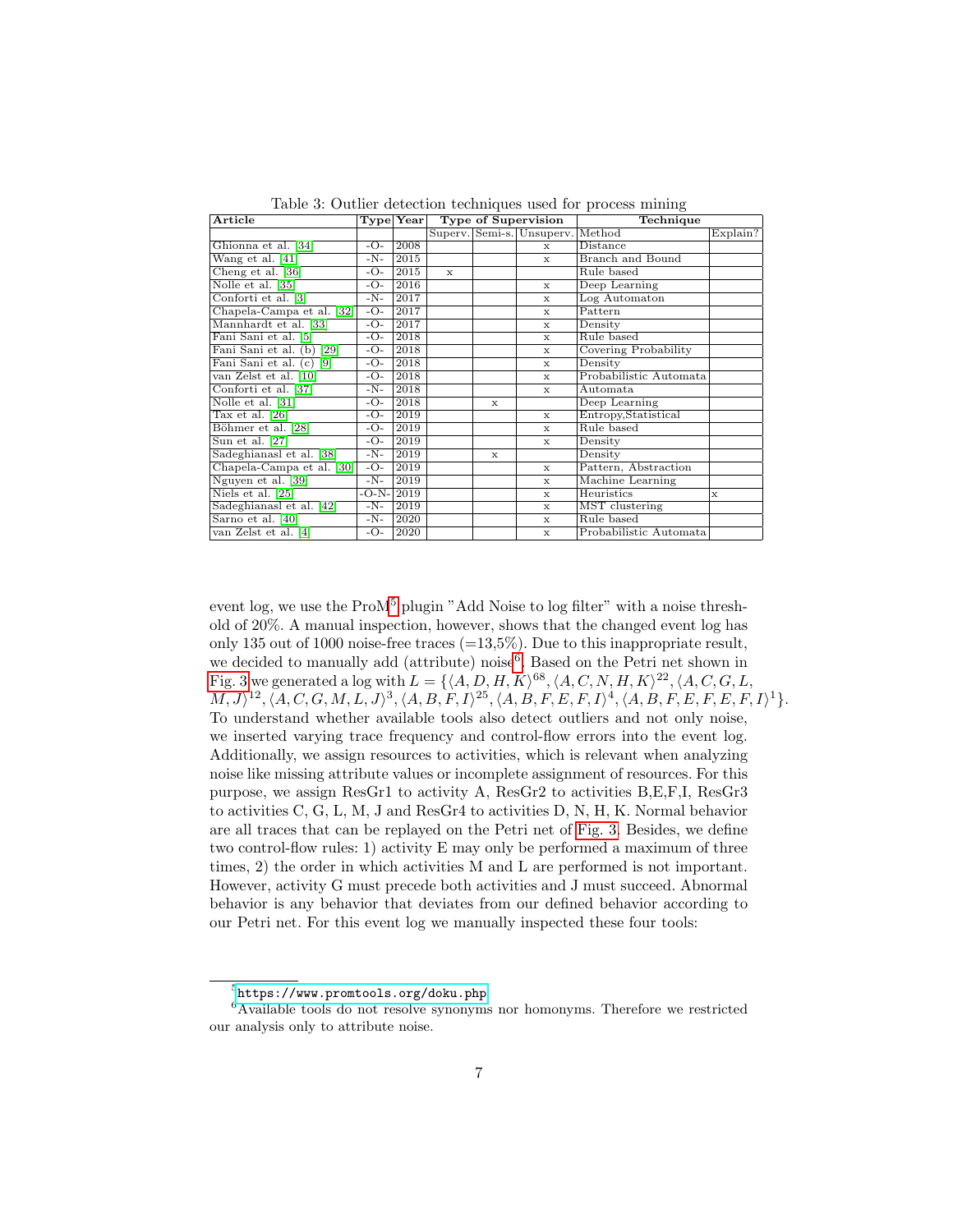<span id="page-7-1"></span>

Fig. 3: Petri net used to generate a synthetic event log.

- The process mining tool Disco<sup>[7](#page-0-0)</sup>: here filtering of specific attributes is not possible nor filtering by frequency within a trace or the frequency of subsequently followed activities.
- $-$  Filter events based on attribute values  $5$ : this tool only allows to filter events from traces, but not the incorrectly assigned resources.
- Filter Event Log<sup>[5](#page-0-0)</sup>: although this tool has plenty of noise filtering techniques, some errors were found in this tool. For instance, filtering the order in which activities have to be executed does not work appropriately.
- $-$  Filter/Edit Attributes of an Event Log<sup>[5](#page-0-0)</sup>: the filtering technique is limited to renaming of attributes rather than noise or outlier detection.

Summarizing, our analysis shows that available noise filtering tools do not appropriately filter noise. Although they aim to identify outliers (i.e., point as ouliers) there is ample potential to improve the filtering techniques e.g., in terms of erroneous order of activities. We are convinced that our classification of outliers and noise could be seen an appropriate foundation for revision. In future we plan to compare available tools for outlier detection with emphasis on controlflow in order to give more insights into the quality of the detection techniques.

## <span id="page-7-0"></span>5 Future Research Directions

Based on our different analysis, we see the following future research directions responding to RQ3:

Correlation between noise and outliers on process quality: No paper exists analyzing the influence of noise and outliers on process discovery (i.e., Is it more beneficial, first to find noise and then outliers or vice versa? How does different attributes impact the process quality? or How does attribute and class noise detection impact each other?) In terms of data quality and classification accuracy for machine learning, plenty of experiments were conducted to analyze

<sup>7</sup> <https://fluxicon.com/disco/>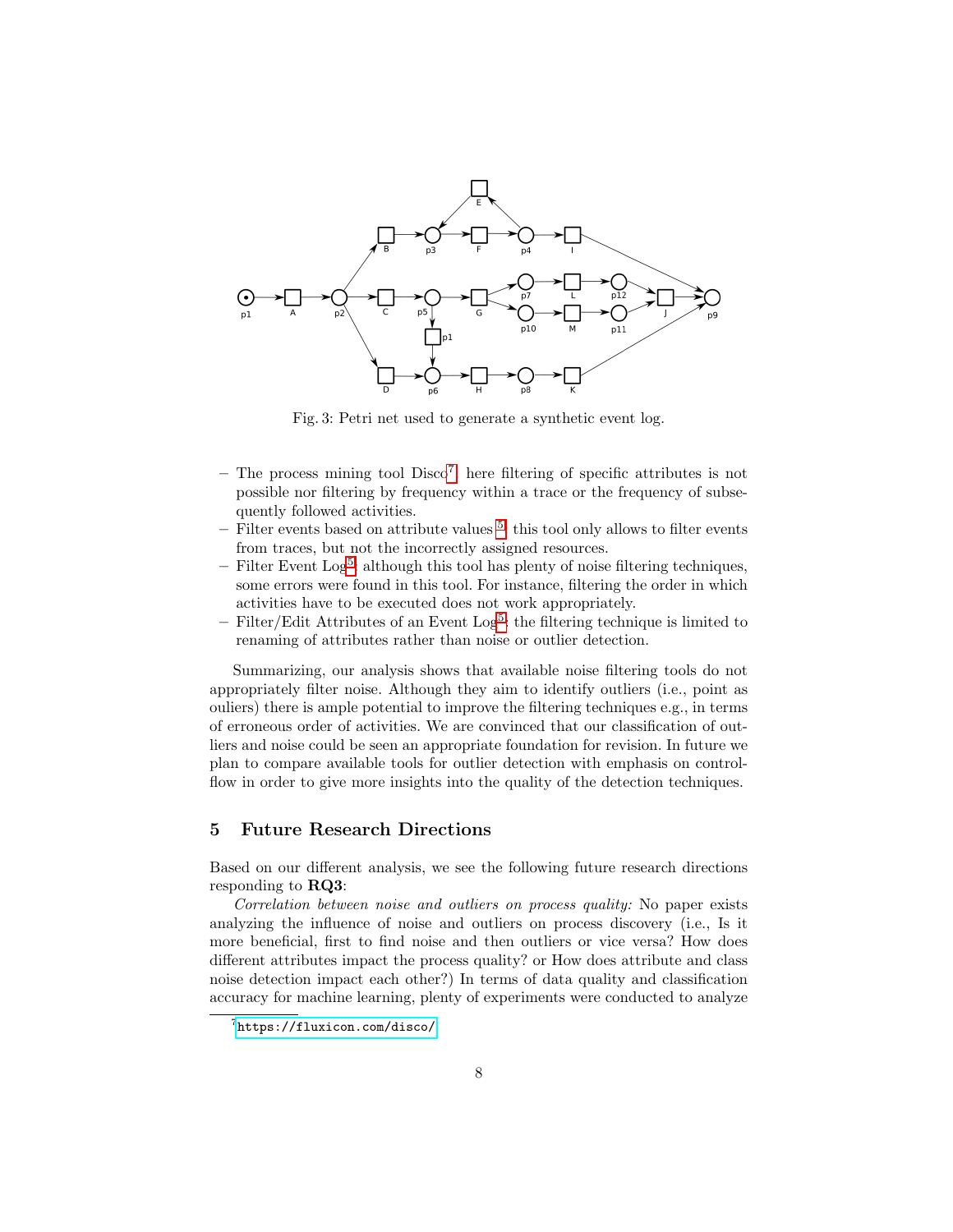the mutual impact of attribute and class noise [\[16,](#page-10-6)[18,](#page-10-8)[19\]](#page-10-9). Related literature shows that attribute noise depends on the correlation between attribute and class noise. The higher the correlation, the more negative impact the attribute noise may bring [\[16\]](#page-10-6). Noisy attributes that have a weak correlation with class label could be eliminated, while noisy attributes with a high correlation with the class label may be subject to data cleansing. Our analysis shows that such analysis have not been conducted for event logs. To provide a solution, attributes could be ranked according to their sensitivity from most to least noisy [\[18\]](#page-10-8) and then to apply polishing techniques instead of noise filtering for highly noise sensitive attributes [\[19\]](#page-10-9).

Explainability: Our analysis shows that only little attention has been given to the explainability of outlier and noise detection. As shown in Table 3 existing approaches do not discuss the characteristics of outliers like interesting vs. unwanted behavior, nor if the attribute noise is random. However, this classification is essential for appropriate filtering. A thorough analysis of explainability, also calls for experimental settings on event log quality of the complete data pipeline. This calls for a holistic approach evaluating the impact of noise and outlier and its mutual impact on process discovery.

## 6 Related Work

A partial view on outlier detection for process mining has been addressed by [\[43\]](#page-11-10). This paper, however, mainly focuses on outlier detection in business process runtime behavior and sets a different focus on this topic. Complementary to our paper are approaches on data quality issues in event logs [\[20](#page-10-10)[,23\]](#page-10-12). The data quality frameworks defined in [\[20,](#page-10-10)[23\]](#page-10-12) classify quality issues, however, they do not provide guidance as how to discover noise and outliers for process mining, nor do they provide a mechanism to discuss to which extent an event log is affected by noise and outliers (i.e., how is the quality of an event log affected by attribute noise?). Quality issues in an event log can be identified by event log imperfection patterns <http://www.workflowpatterns.com/patterns/logimperfection/>, which are mainly related to noise and disregard outliers.

Some process discovery algorithms like the Inductive Miner has embedded filtering mechanisms to deal with some types of outliers. According to [\[44\]](#page-11-11) infrequent behavior is considered as paths that are taken infrequently, or traces that only differ by occurrence of infrequent activities. The directly-follows graph (DFG) is filtered until it only contains most frequent edges or the mainstream behavior (often called as happy path). When applying this approach, however, it has been identified that the DFG may be misleading [\[45\]](#page-11-12). To overcome limitations of the directly-follows graph in terms of appropriately filtering infrequent behavior, the eventually-follows graph (EFG) has been suggested [\[44\]](#page-11-11).

To the best of our knowledge this is the first literature review on outlier and noise detection for process mining.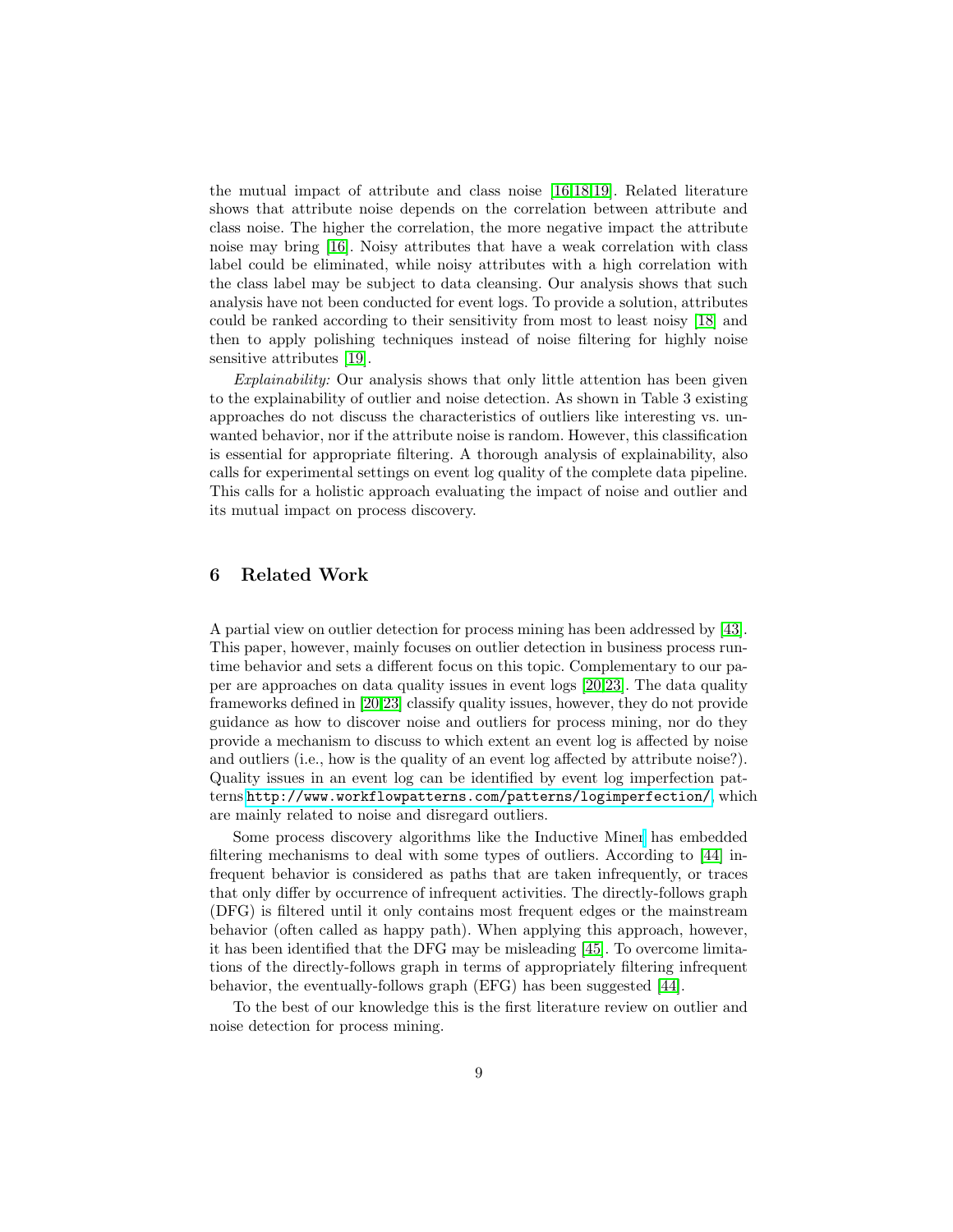## 7 Conclusion and Future Directions

It is generally acknowledged that outlier detection is a challenging task. Anyway, handling outliers is an essential task in order to identify desired vs. correct deviations. Within the field of process mining, data quality, i.e., the presence of outliers and/or noise, is one of the most urgent problems hampering the direct application of process mining techniques on event data. Whereas a significant amount of research has been conducted toward (algorithmic) techniques for outlier/noise identification and removal, an overall viewpoint on the matter is lacking. In this paper, on the basis of existing literature on general data quality issues, we provide a structured qualification of the notions of outliers and noise in event data. Furthermore, we provide an overview and classification of the different existing techniques developed for the purpose of outlier/noise detection and removal for process discovery. Future research avenues in this field are (1) discussions about the characteristics of outliers (i.e., undesired, unwanted behavior vs. surprisingly correct and informative data), (2) holistic approach to analyze attribute and class noise, while class noise has received little attention yet, (3) sophisticated detection techniques for event logs (e.g., filtering by specific attributes, their frequency within a trace or the frequency of subsequently followed activities).

## References

- <span id="page-9-0"></span>1. van der Aalst, W.M.P.: Process Mining - Data Science in Action, Second Edition. Springer (2016)
- <span id="page-9-1"></span>2. Augusto, A., Conforti, R., Dumas, M., Rosa, M.L., Maggi, F.M., Marrella, A., Mecella, M., Soo, A.: Automated discovery of process models from event logs: Review and benchmark. IEEE Trans. Knowl. Data Eng. 31(4) (2019) 686–705
- <span id="page-9-2"></span>3. Conforti, R., Rosa, M.L., ter Hofstede, A.H.M.: Filtering out infrequent behavior from business process event logs. IEEE TKDE  $29(2)$  (2017) 300–314
- <span id="page-9-3"></span>4. van Zelst, S.J., Sani, M.F., Ostovar, A., Conforti, R., Rosa, M.L.: Detection and removal of infrequent behavior from event streams of business processes. Inf. Syst. 90 (2020) 101451
- <span id="page-9-4"></span>5. Fani Sani, M., van Zelst, S., Aalst, W.: Applying sequence mining for outlier detection in process mining: Confederated international conferences: Coopis, c&tc, and odbase 2018, proceedings, part ii. (10 2018) 98–116
- <span id="page-9-5"></span>6. Freedman, D.: Statistical Models : Theory and Practice. Cambridge University Press (August 2005)
- <span id="page-9-6"></span>7. Ord, K.: Outliers in statistical data, 3rd edition, (john wiley & sons, chichester). International Journal of Forecasting 12(1) (1996) 175–176
- <span id="page-9-7"></span>8. Ghionna, L., Greco, G., Guzzo, A., Pontieri, L.: Outlier detection techniques for process mining applications. Volume 4994. (05 2008) 150–159
- <span id="page-9-8"></span>9. Sani, M.F., van Zelst, S.J., van der Aalst, W.M.P.: Improving process discovery results by filtering outliers using conditional behavioural probabilities. In: BPM Workshops, Springer (2018) 216–229
- <span id="page-9-9"></span>10. van Zelst, S.J., Sani, M.F., Ostovar, A., Conforti, R., Rosa, M.L.: Filtering spurious events from event streams of business processes. In: CAiSE 2018, Proceedings. (2018) 35–52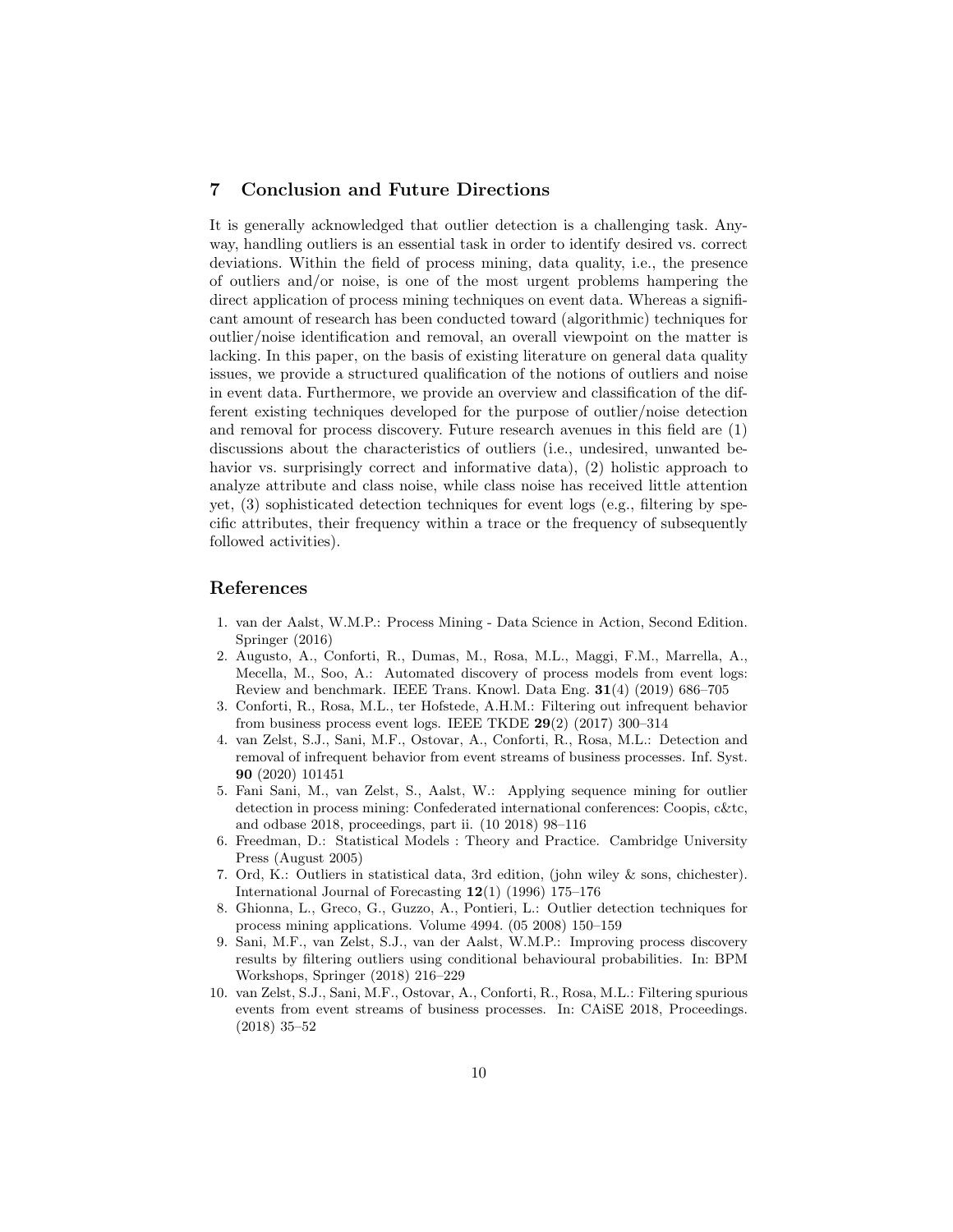- <span id="page-10-0"></span>11. Chandola, V., Banerjee, A., Kumar, V.: Anomaly detection: A survey. ACM Comput. Surv. 41(3) (2009)
- <span id="page-10-1"></span>12. Gupta, M., Gao, J., Aggarwal, C.C., Han, J.: Outlier detection for temporal data: A survey. IEEE TKDE 26(9) (2014) 2250–2267
- <span id="page-10-2"></span>13. Koschmider, A., Mannhardt, F., Heuser, T.: On the contextualization of eventactivity mappings. In: BPM 2018 International Workshops. (2018) 445–457
- <span id="page-10-4"></span>14. Aggarwal, C.C.: Outlier Analysis. 2nd edn. Springer (2016)
- <span id="page-10-5"></span>15. Chandola, V., Banerjee, A., Kumar, V.: Anomaly detection for discrete sequences: A survey. IEEE Trans. on Knowl. and Data Eng. 24(5) (2012) 823–839
- <span id="page-10-6"></span>16. Zhu, X., Wu, X.: Class noise vs. attribute noise: A quantitative study of their impacts. Artif. Intell. Rev. 22(3) (November 2004) 177–210
- <span id="page-10-7"></span>17. SáEz, J.A., Galar, M., Luengo, J., Herrera, F.: Tackling the problem of classification with noisy data using multiple classifier systems: Analysis of the performance and robustness. Inf. Sci. 247 (October 2013) 1–20
- <span id="page-10-8"></span>18. Khoshgoftaar, T.M., Van Hulse, J.: Empirical case studies in attribute noise detection. IEEE Transactions on Systems, Man, and Cybernetics 39(4) (2009) 379–388
- <span id="page-10-9"></span>19. Gupta, S., Gupta, A.: Dealing with noise problem in machine learning data-sets: A systematic review. Procedia Computer Science  $161$  (2019) 466 – 474 The Fifth Information Systems International Conference.
- <span id="page-10-10"></span>20. Dixit, P.M., Suriadi, S., Andrews, R., Wynn, M.T., ter Hofstede, A.H.M., Buijs, J.C.A.M., van der Aalst, W.M.P.: Detection and interactive repair of event ordering imperfection in process logs. In: CAiSE, Springer (2018) 274–290
- <span id="page-10-11"></span>21. Andrews, R., Suriadi, S., Ouyang, C., Poppe, E.: Towards event log querying for data quality. In: OTM 2018 Conferences, Springer (2018) 116–134
- <span id="page-10-3"></span>22. van Zelst, S.J., Mannhardt, F., de Leoni, M., Koschmider, A.: Event abstraction in process mining - literature review and taxonomy. Granular Computing (2020)
- <span id="page-10-12"></span>23. Bose, R.P.J.C., Mans, R.S., van der Aalst, W.M.P.: Wanna improve process mining results? In: 2013 IEEE Symposium on Computational Intelligence and Data Mining (CIDM). (2013) 127–134
- <span id="page-10-21"></span>24. Ziolkowski, T., Brandt, L., Koschmider, A.: Elogqp: An event log quality pointer. In: ZEUS 2021. Volume 2839 of CEUR Workshop Proceedings., CEUR-WS.org (2021) 42–45
- <span id="page-10-20"></span>25. Martin, N., Martinez-Millana, A., Valdivieso, B., Fernandez-Llatas, C.: Interactive data cleaning for process mining: A case study of an outpatient clinic's appointment system. (09 2019) 532–544
- <span id="page-10-13"></span>26. Tax, N., Sidorova, N., van der Aalst, W.M.P.: Discovering more precise process models from event logs by filtering out chaotic activities. J. Intell. Inf. Syst.  $52(1)$ (2019) 107–139
- <span id="page-10-14"></span>27. Sun, X., Hou, W., Yu, D., Wang, J., Pan, J.: Filtering out noise logs for process modelling based on event dependency. In: ICWS 2019, IEEE (2019) 388–392
- <span id="page-10-15"></span>28. Böhmer, K., Rinderle-Ma, S.: Mining association rules for anomaly detection in dynamic process runtime behavior and explaining the root cause to users. Information Systems (2019)
- <span id="page-10-16"></span>29. Fani Sani, M., van Zelst, S., van der Aalst, W.: Repairing outlier behaviour in event logs. In: BIS 2018. LNBIP, Springer (1 2018) 115–131
- <span id="page-10-17"></span>30. Chapela-Campa, D., Mucientes, M., Lama, M.: Simplification of complex process models by abstracting infrequent behaviour. (10 2019) 415–430
- <span id="page-10-18"></span>31. Nolle, T., Seeliger, A., Mühlhäuser, M.: Binet: Multivariate business process anomaly detection using deep learning. In: BPM 2018, Proceedings. (2018) 271–287
- <span id="page-10-19"></span>32. Chapela-Campa, D., Mucientes, M., Lama, M.: Discovering infrequent behavioral patterns in process models. In: BPM, Springer (2017) 324–340